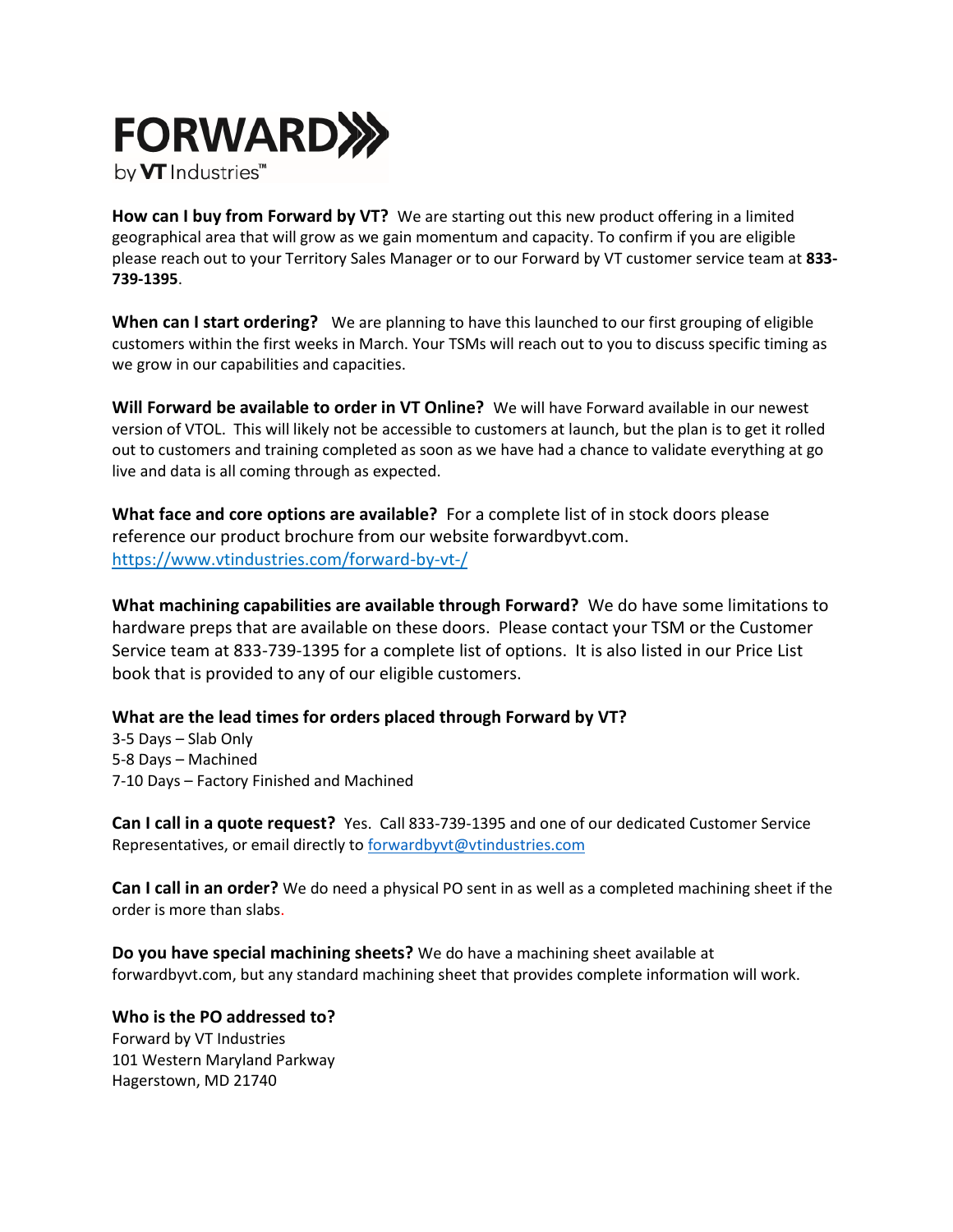**Will there be a Final Order Acknowledgement similar to VT Holstein that has to be signed before you will proceed?** We will send an order acknowledgement, but once an order is received it will proceed without any further signatures required.

**What Factory finish options are available?** At this time, we will only offer VT standard colors. No custom matching is available for this quick turn product. Any custom matches will need to be ordered through our Holstein or Eggers facilities.

**Will there be pre-finish sample approvals, prior to release of an order?** At this time, we are only offering standard VT Color selections, so sample approvals will not be required.

**Will you have Pair Matched Doors in Stock?** We do have some limited offerings of paired material. For a complete list of in stock doors please reference our product brochure from our website forwardbyvt.com.

## **What is the pre-fit size of doors?**

Single doors are to be downsized ¼" for width and beveled both sides. Single doors are to be downsized 7/8" for height. Paired doors are to be downsized 3/16" for width and beveled both sides. Paired doors are to be downsized 7/8" for height.

**What Grade of veneers will they be?** A grade will be stocked at launch

**Will you offer doors with Raceways?** We currently offer straight across raceways only.

**Will the doors have a matching wood edge?** The doors will have a matching veneered edge.

**Will you offer pre-hung door units?** We will not at this time.

**Will the doors be individually plastic wrapped? Will they be shipped on 4-way skids?** Doors will not be polybagged. LTL shipments will be on 4-way accessible skids. Standard freight will ship on blocks and wrapped.

**How often can I expect a truck to be in my Market?** We will plan on weekly deliveries to most major metro markets in the service area dependent on volume. Please confirm with your TSM or our Customer Service team to be sure.

**Can doors be shipped direct to Jobsites?** Yes. Via LTL.

**Can I pick up product that is ordered?** Yes. Customer pick up is available at our Hagerstown location.

**If the doors arrive with problems, how will they be handled?** Any issues will be handled through our Customer Service team. Like any claim, we will need good pictures, door tags, etc.